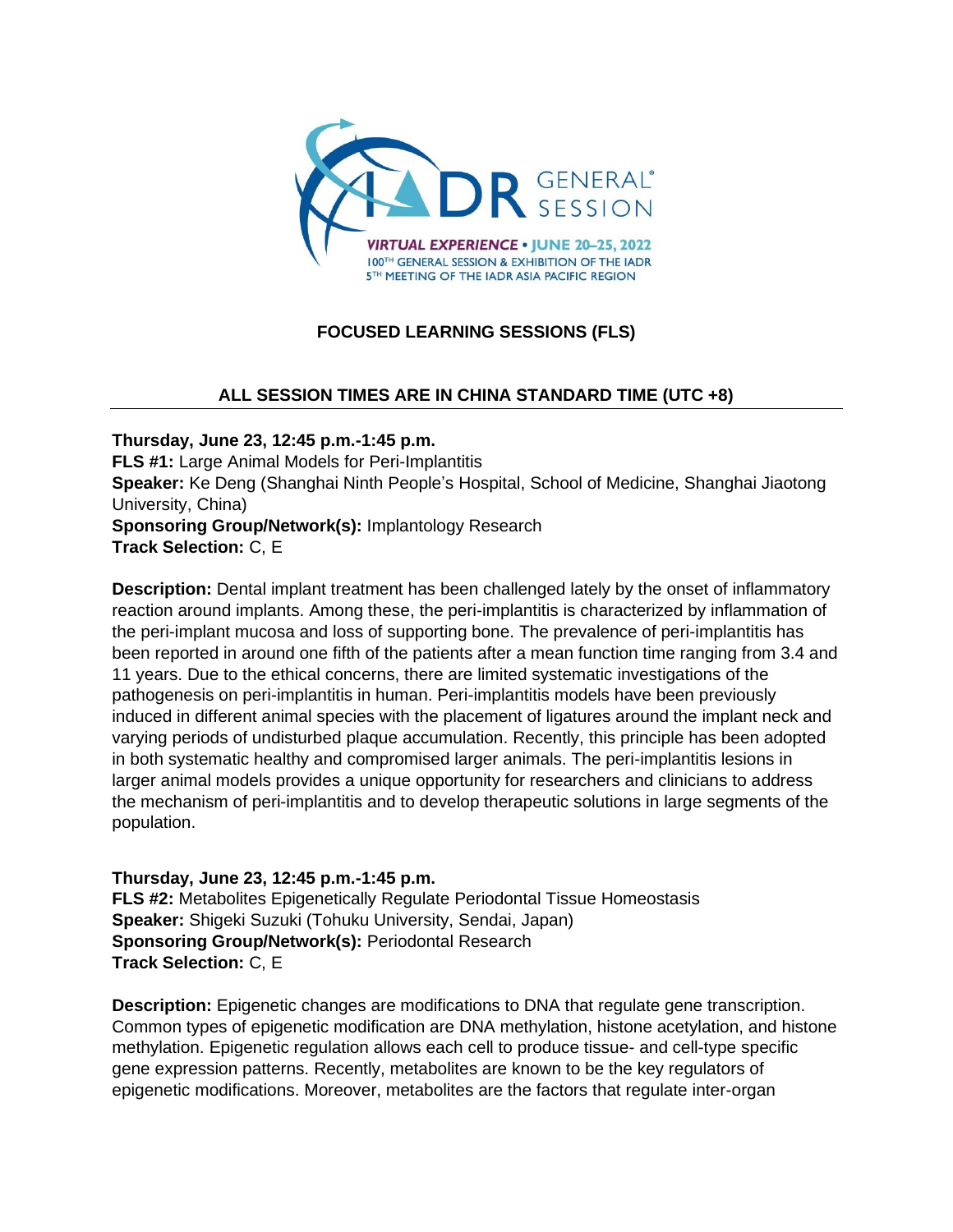communication and, thus, involve in systemic disease pathogenesis. In this session, I explain how systemically derived metabolites affect the progression of periodontitis and other oral infectious disease such as pulpitis, and the maintenance of dental tissue homeostasis through local epigenetic modifications.

**Thursday, June 23, 8 p.m.-9 p.m. FLS #3:** Smart Materials for Pediatric Application **Speaker:** Paula Pires (Universidade Federal do Rio de Janeiro, Brazil) **Sponsoring Group/Network(s):** Dental Materials **Track Selection:** C, E

**Description:** Contemporary interventions, due to the advent of "therapeutic" smart materials, should now be used to broaden the application of Minimally Invasive Dentistry. Indeed, this is of certain interest in pediatric procedures when used in restorative and preventive dentistry. This approach enables tissue replacement which reduce the susceptibility of tooth mineral to dissolution and/or being able to recover its mechanical properties via remineralization.

#### **Friday, June 24, 12:45 p.m.-1:45 p.m.**

**FLS #5:** Laser Assisted Caries Inhibition: Caries Inhibition with Aluminium Gallium Arsenide Lasers

**Speaker:** Sonali Sharma (Army Dental Centre Delhi, India) **Sponsoring Group/Network(s):** Cariology Research, Pharmacology/Therapeutics/Toxicology **Track Selection:** C, E

**Description:** Dental caries is a highly prevalent oral disease and till date continues to be an omnipresent global health care concern.Since dental caries is a progressive disease with varying phases of demineralization and remineralization, the scope of reversing the carious lesion is increased if it is diagnosed before there is surface cavitation. Preventive management strategies are directed towards making the enamel more resistant towards acid dissolution. The limitations of remineralizing studies is that most of the evidence based studies are invitro and outcome is divergent when translated to complex dynamic oral milieu. The other impediments are remineralization to occur within the body of a subsurface lesion, calcium and phosphate ions must penetrate the intact surface layer of the enamel.Thus, an effective preventive regime would be one which not only has a synergistic caries preventive effect but also increase the effectiveness of these remineralizing pastes. One such modality is inclusion of lasers in the caries preventive protocol.

**Friday, June 24, 12:45 p.m.-1:45 p.m. FLS #6:** Trip to TRPs: TRP Ion Channels in Periodontitis **Speaker:** Naoki Takahashi (Niigata University, Japan) **Sponsoring Group/Network(s):** Periodontal Research **Track Selection:** C, E